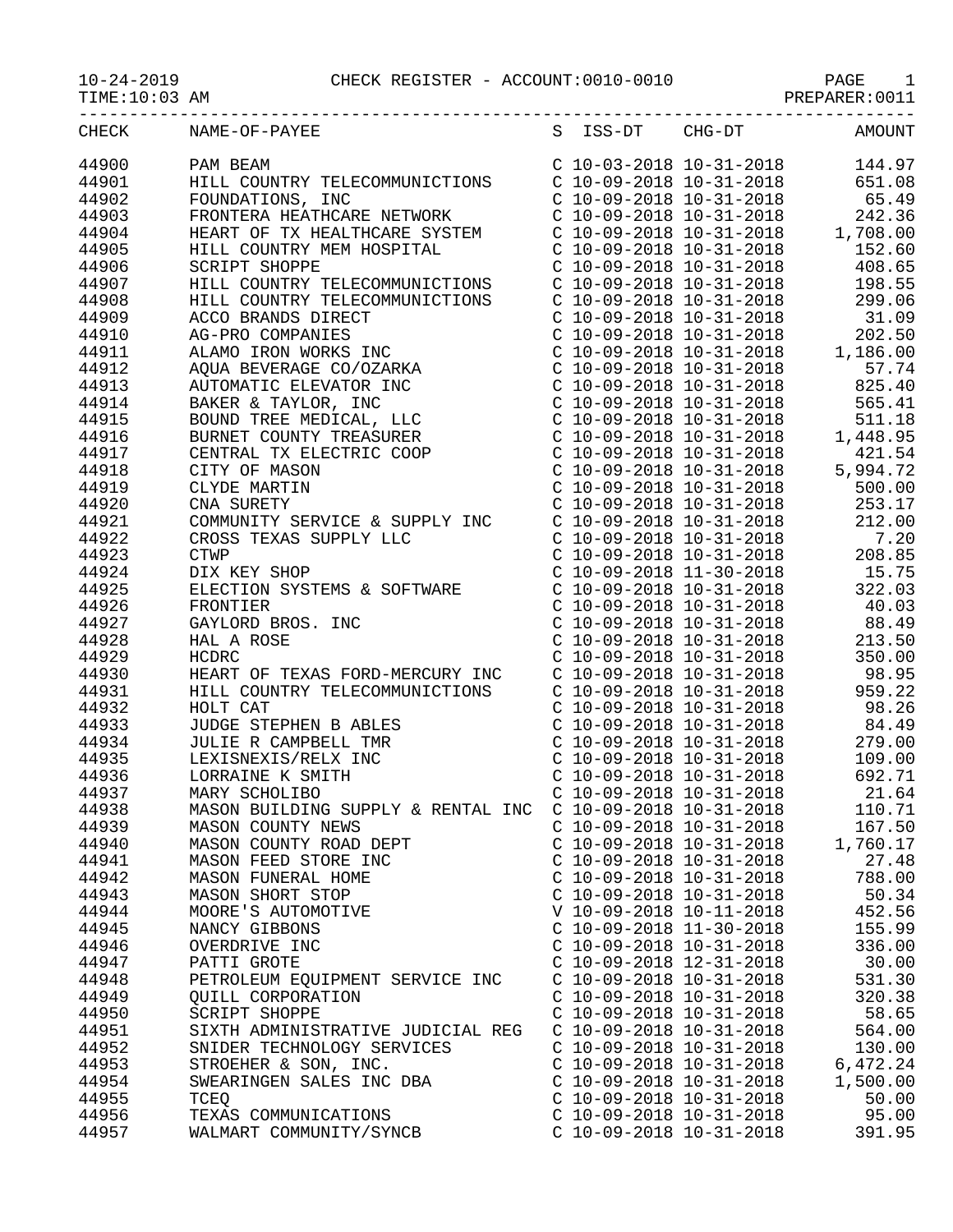10-24-2019 CHECK REGISTER - ACCOUNT:0010-0010 PAGE 2

TIME:10:03 AM PREPARER:0011

|       | S ISS-DT CHG-DT AMOUNT<br>CHECK NAME-OF-PAYEE                                                                                                                                                                                                                                                                                                                                                          |                           |                           |          |
|-------|--------------------------------------------------------------------------------------------------------------------------------------------------------------------------------------------------------------------------------------------------------------------------------------------------------------------------------------------------------------------------------------------------------|---------------------------|---------------------------|----------|
| 44958 | $\begin{tabular}{l c c c c} \multicolumn{1}{c}{\textbf{NAMSE-OP}-PAYBES}\\ \multicolumn{1}{c}{\textbf{WIST CENTRAL WIRELES} & \multicolumn{1}{c}{\textbf{C10}-09-2018} & 10-31-2018 & 180.03 \\ \multicolumn{1}{c}{\textbf{WEST CENTRAL WIRELES} & \multicolumn{1}{c}{\textbf{C10}-09-2018} & 10-31-2018 & 180.03 \\ \multicolumn{1}{c}{\textbf{XERON CORPORTON}} & \multicolumn{1}{c}{\textbf{C10}-0$ |                           |                           |          |
| 44959 |                                                                                                                                                                                                                                                                                                                                                                                                        |                           |                           |          |
| 44960 |                                                                                                                                                                                                                                                                                                                                                                                                        |                           |                           |          |
| 44961 |                                                                                                                                                                                                                                                                                                                                                                                                        |                           |                           |          |
| 44962 |                                                                                                                                                                                                                                                                                                                                                                                                        |                           |                           |          |
| 44963 |                                                                                                                                                                                                                                                                                                                                                                                                        |                           |                           |          |
| 44964 |                                                                                                                                                                                                                                                                                                                                                                                                        |                           |                           |          |
| 44965 |                                                                                                                                                                                                                                                                                                                                                                                                        |                           |                           |          |
| 44966 |                                                                                                                                                                                                                                                                                                                                                                                                        |                           |                           |          |
| 44967 |                                                                                                                                                                                                                                                                                                                                                                                                        |                           |                           |          |
| 44968 |                                                                                                                                                                                                                                                                                                                                                                                                        |                           |                           |          |
| 44969 |                                                                                                                                                                                                                                                                                                                                                                                                        |                           |                           |          |
| 44970 |                                                                                                                                                                                                                                                                                                                                                                                                        |                           |                           |          |
| 44971 |                                                                                                                                                                                                                                                                                                                                                                                                        |                           |                           |          |
| 44972 |                                                                                                                                                                                                                                                                                                                                                                                                        |                           |                           |          |
| 44973 |                                                                                                                                                                                                                                                                                                                                                                                                        |                           |                           |          |
| 44974 |                                                                                                                                                                                                                                                                                                                                                                                                        |                           |                           |          |
| 44975 |                                                                                                                                                                                                                                                                                                                                                                                                        |                           |                           |          |
| 44976 |                                                                                                                                                                                                                                                                                                                                                                                                        |                           |                           |          |
| 44977 |                                                                                                                                                                                                                                                                                                                                                                                                        |                           |                           |          |
| 44978 |                                                                                                                                                                                                                                                                                                                                                                                                        |                           |                           |          |
| 44979 |                                                                                                                                                                                                                                                                                                                                                                                                        |                           |                           |          |
| 44980 |                                                                                                                                                                                                                                                                                                                                                                                                        |                           |                           |          |
| 44981 |                                                                                                                                                                                                                                                                                                                                                                                                        |                           |                           |          |
| 44982 |                                                                                                                                                                                                                                                                                                                                                                                                        |                           |                           |          |
| 44983 |                                                                                                                                                                                                                                                                                                                                                                                                        |                           |                           |          |
| 44984 |                                                                                                                                                                                                                                                                                                                                                                                                        |                           |                           |          |
| 44985 |                                                                                                                                                                                                                                                                                                                                                                                                        |                           |                           |          |
| 44986 |                                                                                                                                                                                                                                                                                                                                                                                                        |                           |                           |          |
| 44987 |                                                                                                                                                                                                                                                                                                                                                                                                        |                           |                           |          |
| 44988 |                                                                                                                                                                                                                                                                                                                                                                                                        |                           |                           |          |
| 44989 |                                                                                                                                                                                                                                                                                                                                                                                                        |                           |                           |          |
| 44990 |                                                                                                                                                                                                                                                                                                                                                                                                        |                           |                           |          |
| 44991 |                                                                                                                                                                                                                                                                                                                                                                                                        |                           |                           |          |
| 44992 |                                                                                                                                                                                                                                                                                                                                                                                                        |                           |                           |          |
| 44993 |                                                                                                                                                                                                                                                                                                                                                                                                        |                           |                           |          |
| 44994 |                                                                                                                                                                                                                                                                                                                                                                                                        |                           |                           |          |
| 44995 |                                                                                                                                                                                                                                                                                                                                                                                                        |                           |                           |          |
| 44996 | LOWE'S PAY AND SAVE INC                                                                                                                                                                                                                                                                                                                                                                                |                           | $C$ 10-22-2018 10-31-2018 | 274.61   |
| 44997 | LUCIO MORA                                                                                                                                                                                                                                                                                                                                                                                             | $C$ 10-22-2018 11-30-2018 |                           | 1,325.00 |
| 44998 | MACK SKINNER                                                                                                                                                                                                                                                                                                                                                                                           | $C$ 10-22-2018 10-31-2018 |                           | 250.00   |
| 44999 | MASON CNTY TAX ASSESSOR-COLLECTOR                                                                                                                                                                                                                                                                                                                                                                      | $C$ 10-22-2018 10-31-2018 |                           | 30.00    |
| 45000 | MASSEY BALENTINE P.C.                                                                                                                                                                                                                                                                                                                                                                                  | $C$ 10-22-2018 10-31-2018 |                           | 518.00   |
| 45001 | MCCREARY VESELKA BRAGG & ALLEN                                                                                                                                                                                                                                                                                                                                                                         | $C$ 10-22-2018 11-30-2018 |                           | 1,680.54 |
| 45002 | MURR LAW OFFICE, P.L.L.C.                                                                                                                                                                                                                                                                                                                                                                              | $C$ 10-22-2018 10-31-2018 |                           | 332.50   |
| 45003 | PARTS PLUS                                                                                                                                                                                                                                                                                                                                                                                             | $C$ 10-22-2018 11-30-2018 |                           | 2,097.50 |
| 45004 | <b>OUILL CORPORATION</b>                                                                                                                                                                                                                                                                                                                                                                               | $C$ 10-22-2018 11-30-2018 |                           | 131.47   |
| 45005 | SAN ANGELO STANDARD-TIMES                                                                                                                                                                                                                                                                                                                                                                              | $C$ 10-22-2018 10-31-2018 |                           | 735.00   |
| 45006 | SHAIN V. H. CHAPMAN                                                                                                                                                                                                                                                                                                                                                                                    | $C$ 10-22-2018 11-30-2018 |                           | 1,709.40 |
| 45007 | THE COMMERCIAL BANK                                                                                                                                                                                                                                                                                                                                                                                    | $C$ 10-22-2018 10-31-2018 |                           | 30.70    |
| 45008 | TINA C YOUNG                                                                                                                                                                                                                                                                                                                                                                                           | C 10-22-2018 10-31-2018   |                           | 196.20   |
| 45009 | TX A&M AGRILIFE EXTENSION SERVICE                                                                                                                                                                                                                                                                                                                                                                      | $C$ 10-22-2018 12-31-2018 |                           | 110.00   |
| 45010 | USC/CANTERBURY CORP                                                                                                                                                                                                                                                                                                                                                                                    | $C$ 10-22-2018 11-30-2018 |                           | 5,540.00 |
| 45011 | USOXO                                                                                                                                                                                                                                                                                                                                                                                                  | $C$ 10-22-2018 10-31-2018 |                           | 115.50   |
| 45012 | XEROX CORPORATION                                                                                                                                                                                                                                                                                                                                                                                      | $C$ 10-22-2018 11-30-2018 |                           | 280.99   |
| 45013 | ZACHARY BRADFORD SMITH DBA                                                                                                                                                                                                                                                                                                                                                                             | $C$ 10-22-2018 10-31-2018 |                           | 80.00    |
|       |                                                                                                                                                                                                                                                                                                                                                                                                        |                           |                           |          |

45014 ZESCH & PICKETT C 10-22-2018 10-31-2018 340.00 45015 MASON CENTRAL APPRAISAL DIST C 10-23-2018 10-31-2018 29,190.46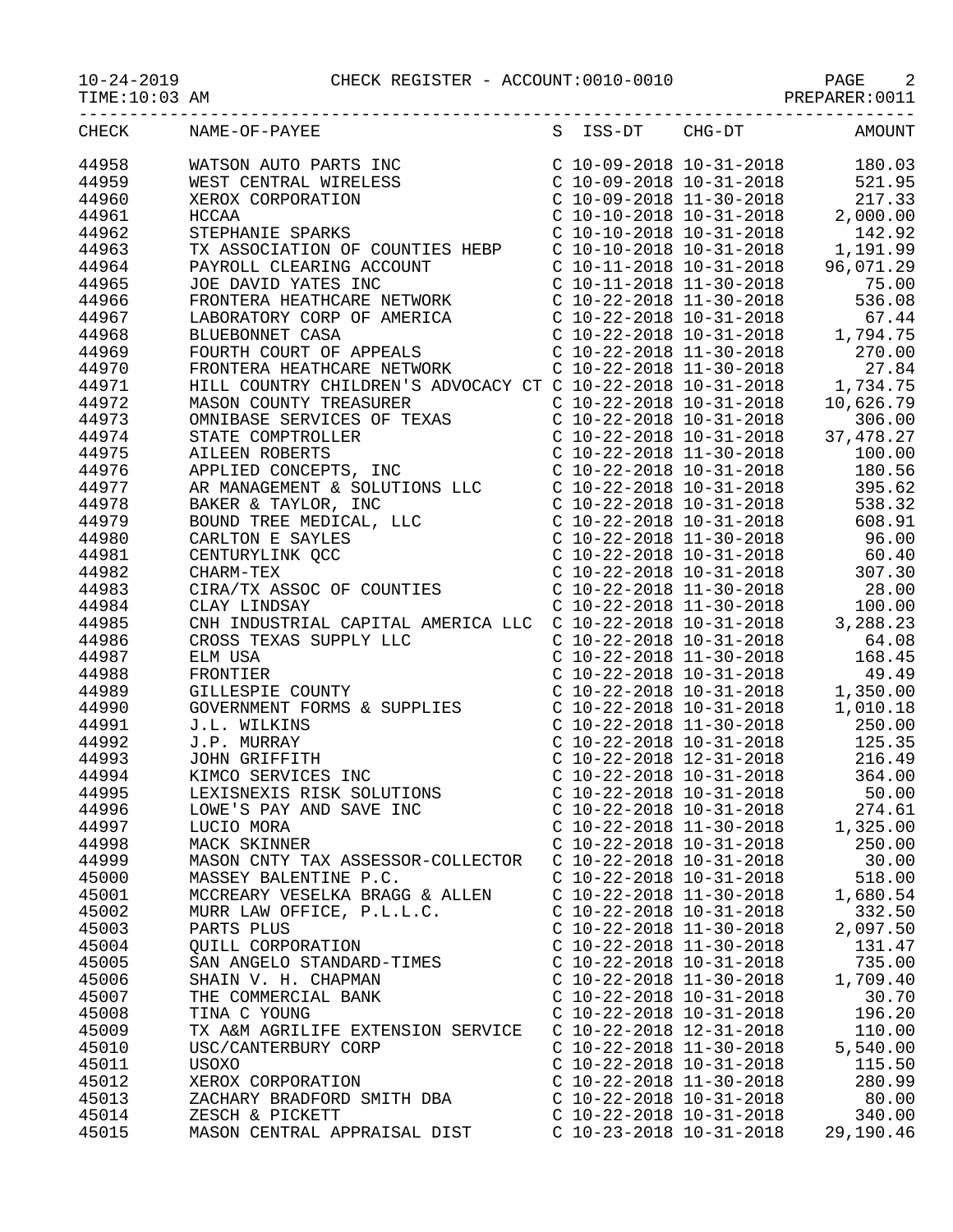10-24-2019 CHECK REGISTER - ACCOUNT:0010-0010 PAGE 3

| TIME:10:03 AM | PREPARER: 0011 |
|---------------|----------------|
|               |                |

| CHECK | NAME-OF-PAYEE               | S ISS-DT | CHG-DT                    | AMOUNT     |
|-------|-----------------------------|----------|---------------------------|------------|
| 45016 | AETNA INC                   |          | $C$ 10-25-2018 10-31-2018 | 369.02     |
| 45017 | CINDY KOTHMANN              |          | V 10-25-2018 10-25-2018   | 134.84     |
| 45018 | CINDY KOTHMANN              |          | $C$ 10-25-2018 10-31-2018 | 134.84     |
| 45019 | PAYROLL CLEARING ACCOUNT    |          | C 10-29-2018 10-31-2018   | 130,788.71 |
| 45020 | CAPITAL ONE BANK (USA) N.A. |          | $C$ 10-31-2018 11-30-2018 | 3,837.13   |